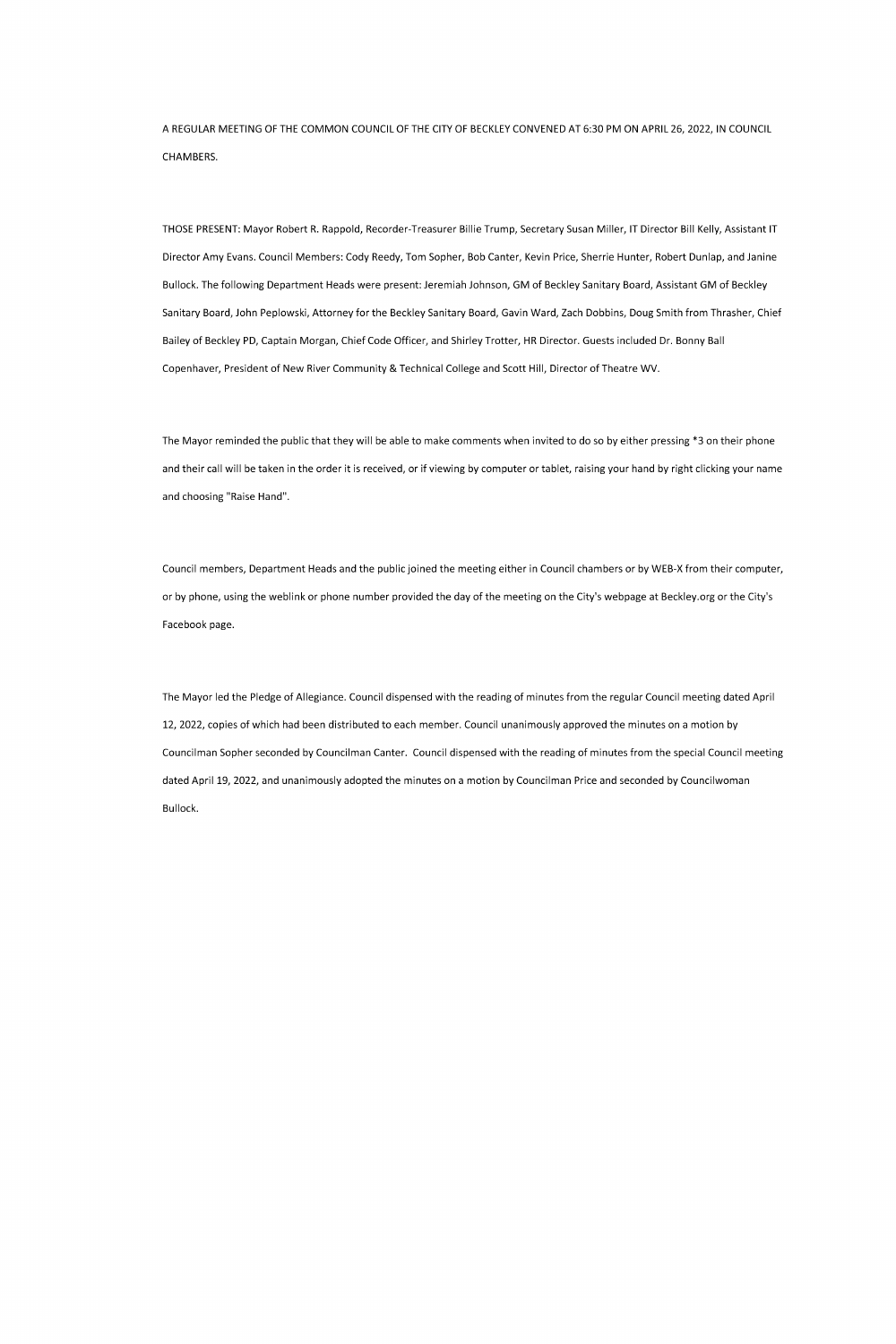A Resolution to enter into a contract/agreement with USA Pools of Delmarva (USA Management, LLC) in which USA Pools of Delmarva shall manage the City's swimming pools at Historic Black Knight and New River Park and shall provide and maintain adequate staffing levels, including Lifeguards, to operate both locations from May 28, 2022, through September 5, 2022, was adopted by Council on a motion by Councilman Dunlap and seconded by Councilman Price. Councilwoman Hunter thanked everyone that has tried to help the City in this situation. This resolution is hereby incorporated into these minutes.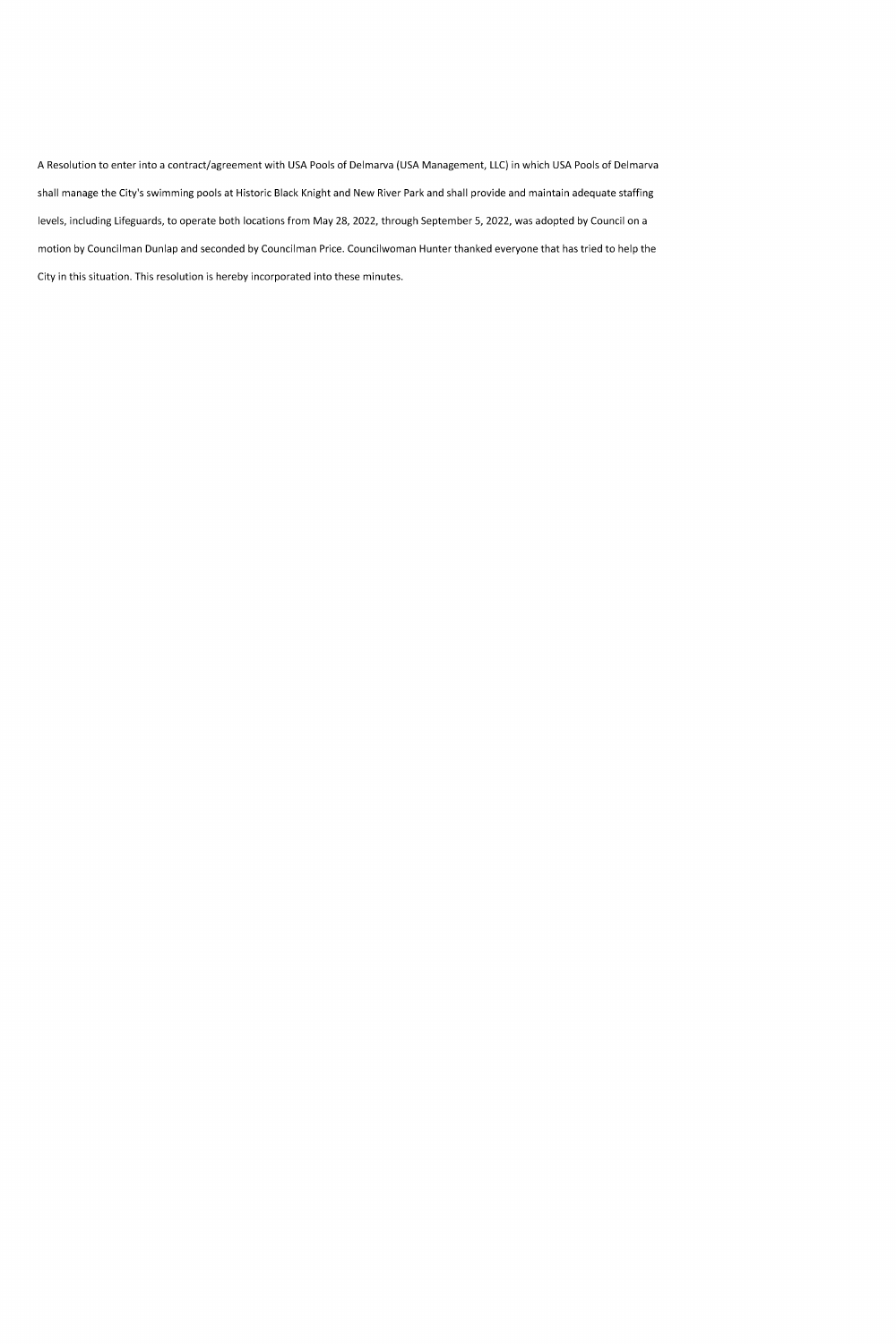A Resolution was read in its entirety by Mr. File authorizing the City of Beckley to contribute \$15,000.00 to Theatre West Virginia to assist with the cost of constructing a theatre version of Coalwood WV on the Grandview Stage which will be used in telling the story of the Rocket Boys of McDowell County. The resolution was adopted by Council on a motion made by Councilwoman Hunter and seconded by Councilman Price. This resolution is hereby incorporated into these minutes.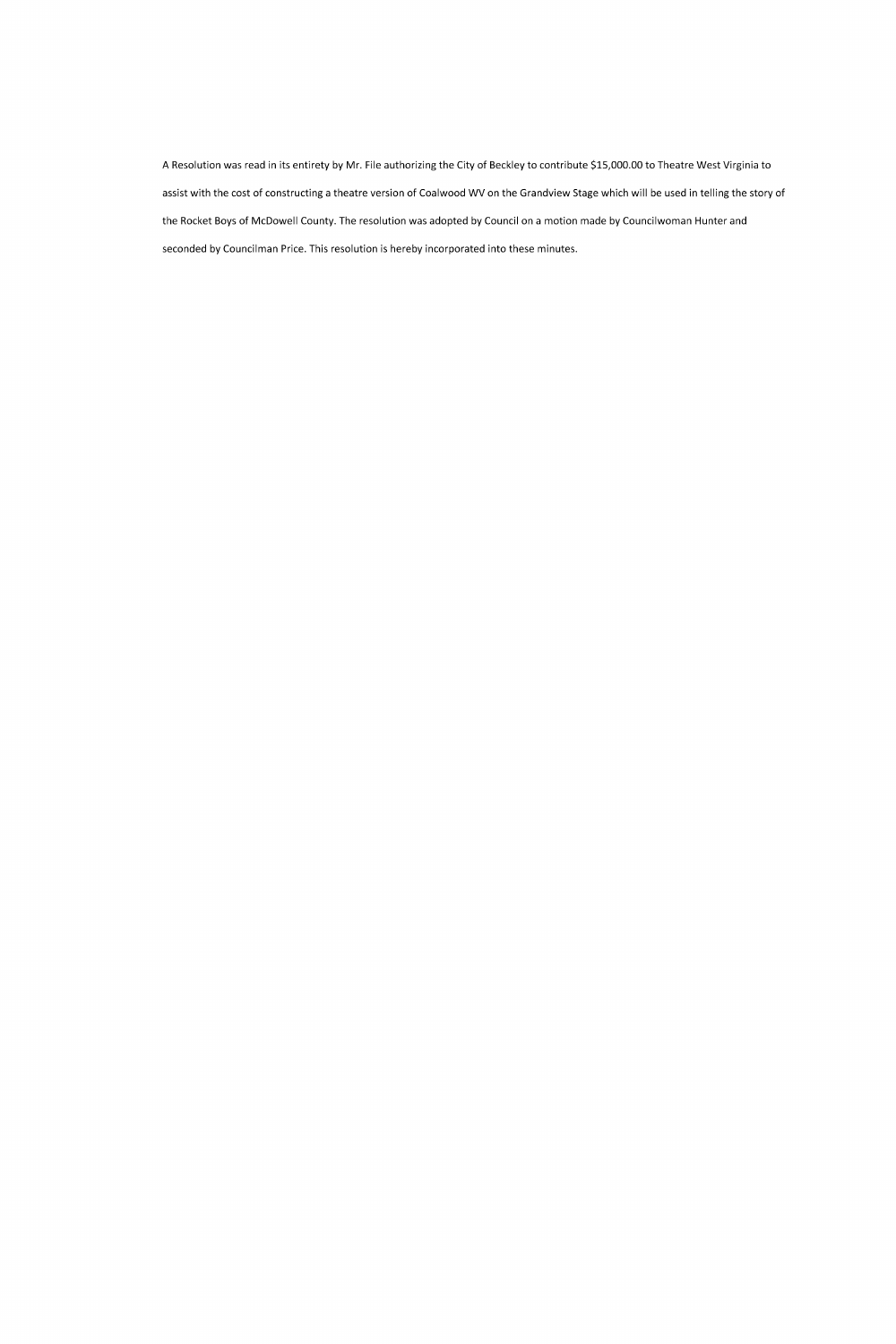Next, Jeremiah Johnson, General Manager (GM) of the Beckley Sanitary Board (BSB) explained that the Sanitary Board is asking Common Council to approve separate ordinances raising Sanitary/Sewer rates, Stormwater rates, and a project ordinance required for the proposed Sanitary/Sewer projects, per State code. He stated that the Stormwater utility was created in 2007 and the BSB has continued operating on the rates that were established at that time. The rates have not been adjusted in approximately fifteen years. He explained that this rate increase is needed to cover the increased operating expenses, Stormwater improvements and infrastructure improvements. He presented a map titled "Completed Stormwater Projects (2007- 2022) which shows approximately one hundred ten projects that were completed during the past fifteen years. Of the one hundred ten projects, nineteen occurred in unincorporated areas located outside the City limits but within the watershed. A project is defined as any construction that exceeds 100 linear feet. He introduced another map titled "Planned Stormwater Improvements" which shows areas of needed improvements. The Stormwater improvements are "pay as you go" construction. The BSB did \$2 million in Stormwater bonds several years ago, but they have no remaining bonding capacity. Two projects on this map have been completed, one of which is on Chelsea and Cromwell Lane off Stanaford Rd. The other completed project is on Chase and Jonathan Drive off Eisenhower Dr. (both projects are outside City limits). Two projects are currently under construction. First is the Carter Street, City Avenue project which is a \$1.2 million dollar Sanitary/Sewer and Stormwater replacement project. Also, the project at Kotch and S. Fayette Street. This map also identifies the Hartley, Beckley Little League and Pinecrest Project as the number one priority. The reason it is given the number one priority is because of the number of people impacted.

The need for this project has existed for over fifty years. This is a \$5.6 million project, \$3.2 million will be the Stormwater work. This is an integrated project which requires both Stormwater and Sanitary/Sewer work. Mr. Johnson explained the need for the increased revenue, how the additional income will be used, and the ongoing efforts being made to obtain additional funds through grants and Congressional earmarks. The Sanitary/Sewer rates have not been raised in seven years which is when the Red Brush Project took place. It extended sewer to the Red Brush community. Since that time the BSB completed a \$13 million dollar plant project and did not increase rates. Mr. Johnson explained that there are three ordinances to be acted upon following public hearings this evening. A Sanitary/Sewer Rate Increase Ordinance, the Project Ordinance (for Sanitary/Sewer projects), and the Stormwater Rate Increase Ordinance. The Mayor said that no one likes rate increases. Appalachian Power Company, the Solid Waste Authority, and the WV Parkways Authority have all increased their rates. He said that the cost of pipe today compared to what it was seven or eight years ago in some instances has increased by one hundred percent. Mr. File read by title only and summarized AN ORDINANCE SETTING FORTH THE RATES, FEES, AND CHARGES FOR SERVICE TO CUSTOMERS OF THE SEWERAGE SYSTEM OF THE CITY OF BECKLEY. Mr. File opened the public hearing and clarified that this ordinance is strictly dealing with just the sewerage system and that each ordinance this evening will have a public hearing prior to a vote by Council. The following people spoke in opposition to the ordinance or had questions about it: Ms. Barbara Charles with the NAACP, Xavier Oglesby, Jackie Crouse, Ronnie Pack, Vondie Cook, Jonathon Moore, and Danielle Stewart. The public hearing was closed. The Mayor clarified that the area outlined in black on the maps on display is the MS4 area (which is a watershed) and the City is responsible for the Stormwater in that area, regardless of whether the property is in the City limits. Mr. File read the ordinance again by title only. The ordinance was approved by Council (5 in favor and 2 opposed) on a motion made by Councilman Sopher and seconded by Councilwoman Hunter. The Mayor asked for a show of hands of those voting in favor of the ordinance and a show of hands of those opposing the ordinance. Councilwoman Bullock and Councilman Reedy opposed. The ordinance is hereby incorporated into these minutes.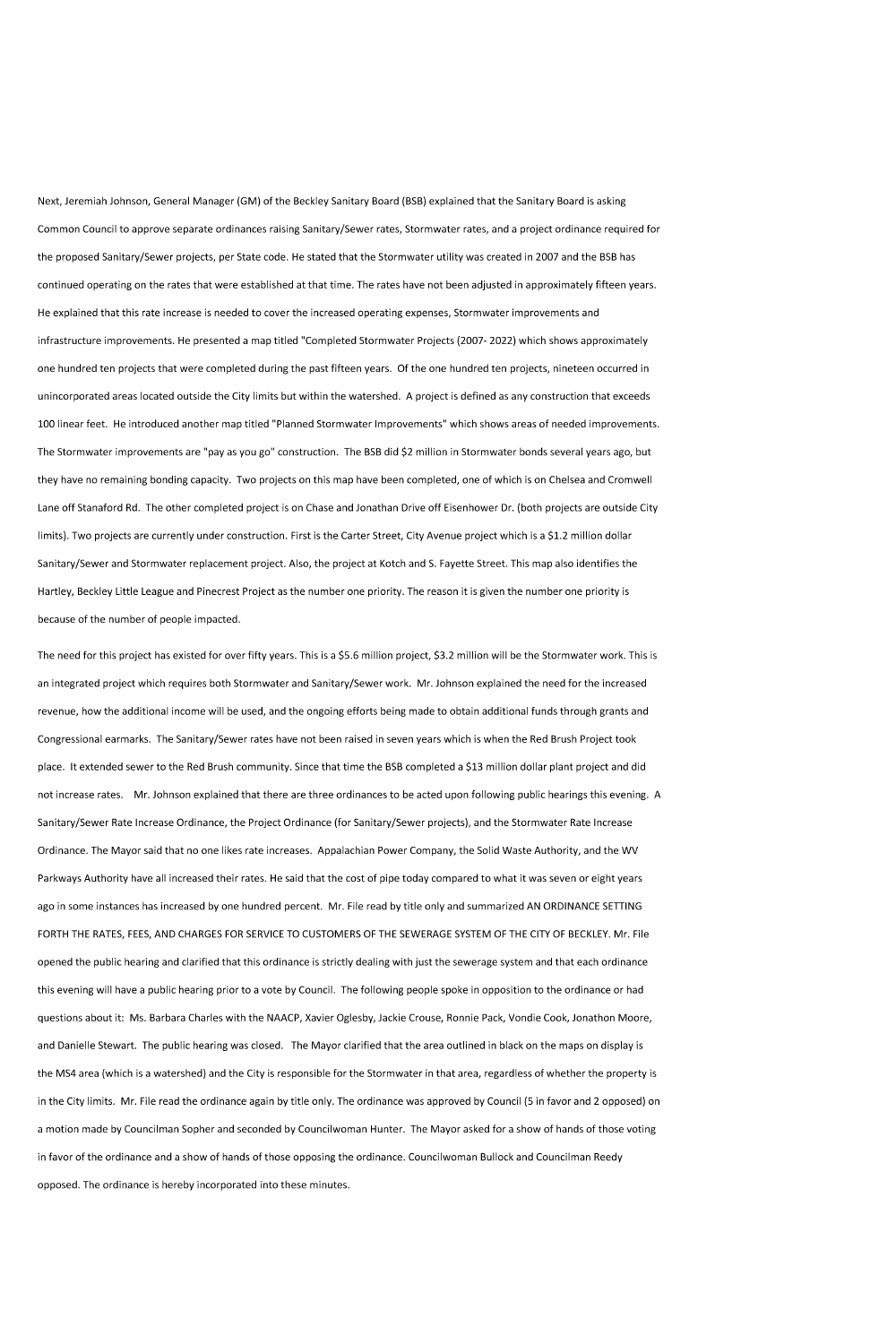Next, Mr. File read by title only and summarized an ORDINANCE AUTHORIZING THE ACQUISITION, CONSTRUCTION, AND EQUIPPING OF CERTAIN EXTENSIONS, ADDITIONS, BETTERMENTS, AND IMPROVEMENTS TO THE EXISTING PUBLIC SANITARY SEWERAGE SYSTEM OF THE CITY OF BECKLEY. Mr. File explained that this ordinance included and authorized the Hartley Avenue/Beckley Little League/Pinecrest Area Sanitary/Sewer and Stormwater upgrade; combined sewer overflow management plan update and improvements; construction, pumping and treatment equipment modernization program; operations center construction project and all appurtenances related thereto. Mr. File opened the public hearing. Danielle Stewart spoke in opposition to the ordinance. Mr. File closed the public hearing and read the ordinance by title only again. The ordinance was unanimously approved by Council on a motion by Councilwoman Hunter seconded by Councilwoman Bullock. The ordinance is hereby incorporated into these minutes.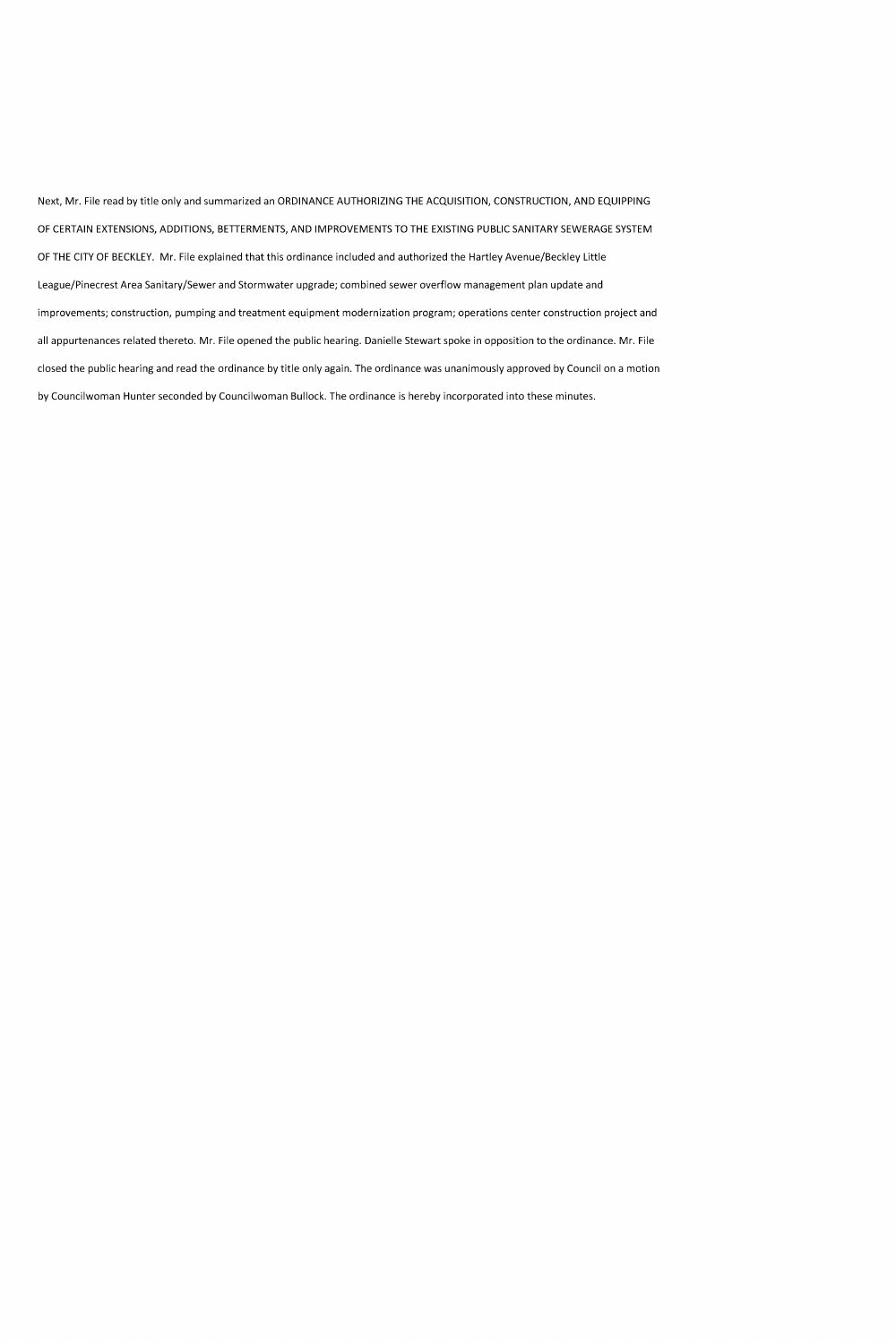Next, Mr. File read by title only and summarized the ORDINANCE AMENDING THE ARTICLE V, SECTIONS. 9-602, 9-603, AND 9-604 OF THE CODE OF THE CITY OF BECKLEY, WEST VIRGINIA AS THE SAME APPLIES TO STORMWATER MANAGEMENT AND SURFACE WATER DISCHARGE CONTROL AND APPLICABLE RATES AND FEES. The following people spoke in opposition to or had questions regarding the ordinance: Mel Kessler, Jackie Crouse, Jody Lovelace-Patrick, Bill Crump, Johnathan Moore, Ronnie Pack, Vondie Crook, Danielle Stewart, and Joe Noggy. (Mr. Johnson clarified that single family residential is defined in the ordinance and BSB bills a flat fee of \$3.75/mo. All single family residential pays the same. The size of one's lot is taken into consideration for non-single family residential. It's billed based upon impervious area. The rate that the owners currently pay is per 1,000 sq. ft. He also explained the need for the increased revenue, how the funds will be used and the projected revenue the rate increase will generate.) Michelle Kincaid, Xavier Oglesby, Jody Patrick, Mr. Brown, Vondie Cook, and Doug Epling also voiced concerns or questions. The Mayor read paragraph four from a letter of support from Autumn Crowe, Program Director for WV Rivers dated April 26, 2022: "WV Rivers supports the proactive approach of the BSB to protect and improve water quality in the watershed surrounding Beckley. We understand that these approaches often require sewer and stormwater rate increases, which can disproportionately affect low- and fixed-income households. We support BSB's work to connect low-income and/or fixed-income customers with household water assistance programs to lessen this impact. Ultimately, leveraging diverse funding sources, including sewer and stormwater rates, collaborative agency funding, and federal infrastructure funding programs, as identified by the BSB, will allow for completion of the most impactful projects. The impacts of these projects are not limited to water quality improvements. In turn, the completion of these projects stand to improve the economic and public health of the City of Beckley." The Mayor read paragraph number two from a letter of support from Jim Fedders, Executive Director of Piney Creek Watershed Association dated April 19, 2022: "The current storm water assessment has not been increased since its initiation in 2007 while inflation has continued to erode purchasing power of these dollars. To begin tackling the long list of storm water projects identified by the BSB, it is imperative that the assessment be increased. This is uncomfortable for me to admit as my wife and I will be subject to the same rate increase as other homeowners in Beckley but it is a necessary cost for a modern and healthy community." A copy of these letters are attached to these minutes.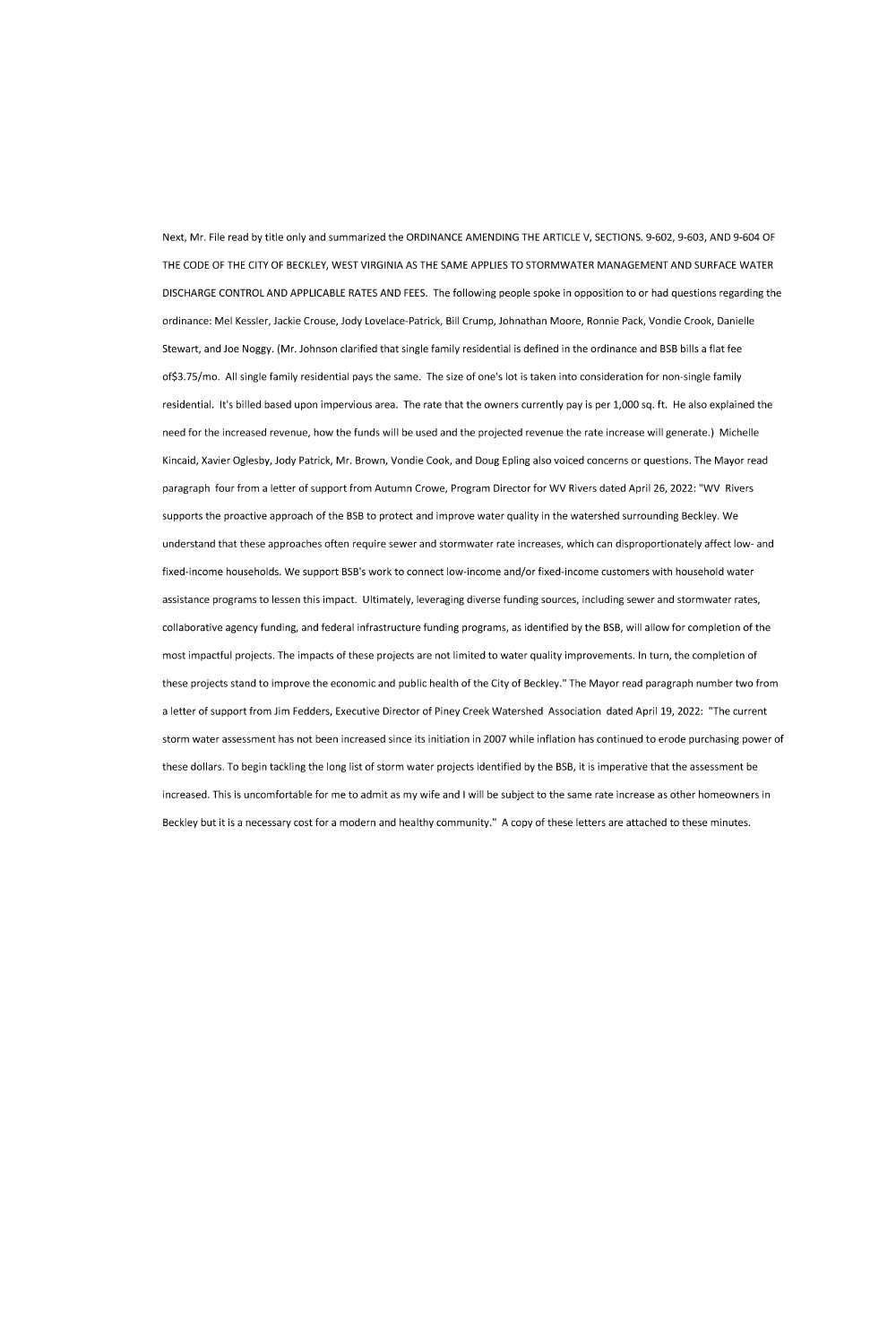Mr. File closed the public hearing and read the ordinance by title again. Councilman Sopher asked if he should recuse himself from voting because two family members work for Piney Creek Watershed. Mr. File said the reason given does not present a legal conflict of interest and he would not be required to abstain or recuse himself. Councilman Sopher did not recuse himself from voting on this ordinance. A motion was made by Councilwoman Hunter and seconded by Councilman Price. Councilman Reedy asked Mr. Johnson how were Stormwater problems handled financially, prior to Stormwater's inception, before 2007.

Mr. Johnson said that in 2004 the City of Beckley became required by federal law to add a MS4 which is a separate municipal sewer storm system permit that is administered by DEP (Dept. of Environmental Protection). This is when the regulatory obligation began. At that time a stormwater management plan was implemented. The Board of Public Works (BPW) handled stormwater situations to the extent that if the resident bought the pipe the BPW would install it. The City looked to the property owners to fund the materials. If an area involving numerous residents required them to collectively buy the pipe and one resident opted out of buying the pipe, the improvement or repair did not take place. By having residents pay a rate for Stormwater and Sanitary/Sewer is a way to help distribute the cost which is how it is done nationally. Councilman Reedy asked Mr. File a question regarding the Hartley Avenue problem. He asked if the City could fund the Hartley Avenue project, then sub-lease the Stormwater to a contractor since it is considered infrastructure. Mr. File said City funds and Sewer funds cannot be comingled with Stormwater funds. Mr. File stated that the BSB does subcontract Stormwater work and it is paid from the Stormwater budget. Mr. File said that the City and the BSB must separate Stormwater from Sewer and the City does not and cannot get involved. Jeremiah said that the City designated the BSB as the responsible entity for the Stormwater system. Jeremiah said that the Sanitary/Sewer side did the same. Councilman Reedy said he would like for the City to assist the Stiffler Street projects. Councilman Reedy said that various churches have reached out to him about the Stormwater rate increase. Councilman Reedy said that businesses will have to raise their prices. He thinks there should be a five-to-ten-year process for the increase instead of it being implemented all at once because it would be easier for people. Councilman Dunlap said that no one responsible for making this decision is happy about it. He said that they have had meetings, workshops, done their due diligence, and had uncomfortable conversations for people who do not work directly for them. Councilman Dunlap said that he knows that this increase is necessary. He said that even though it will affect his family he knows that it is needed. Councilman Dunlap said that there may be a mechanism for the Mayor's efforts to try to fund and assist in this in different ways. He referred to a program at the DHHR which helps with energy related expenses. Mr. Dunlap said that the proposed increases impact everyone directly and that City Council and the Mayor aren't happy about it either. With no further discussion, the

Mayor called for a vote by a show of hands indicating those in favor of the ordinance. Council members Sopher, Canter, Dunlap,

Price, and Hunter raised their hands. When asked for those opposed, Councilwoman Bullock and Councilman Reedy raised their

hands. When asked for those opposed, Councilwoman Bullock and Councilman Reedy raised their hands. The Mayor announced the

ordinance is adopted by Council on a vote of 5 in favor and 2 opposed. The ordinance is hereby incorporated into these minutes.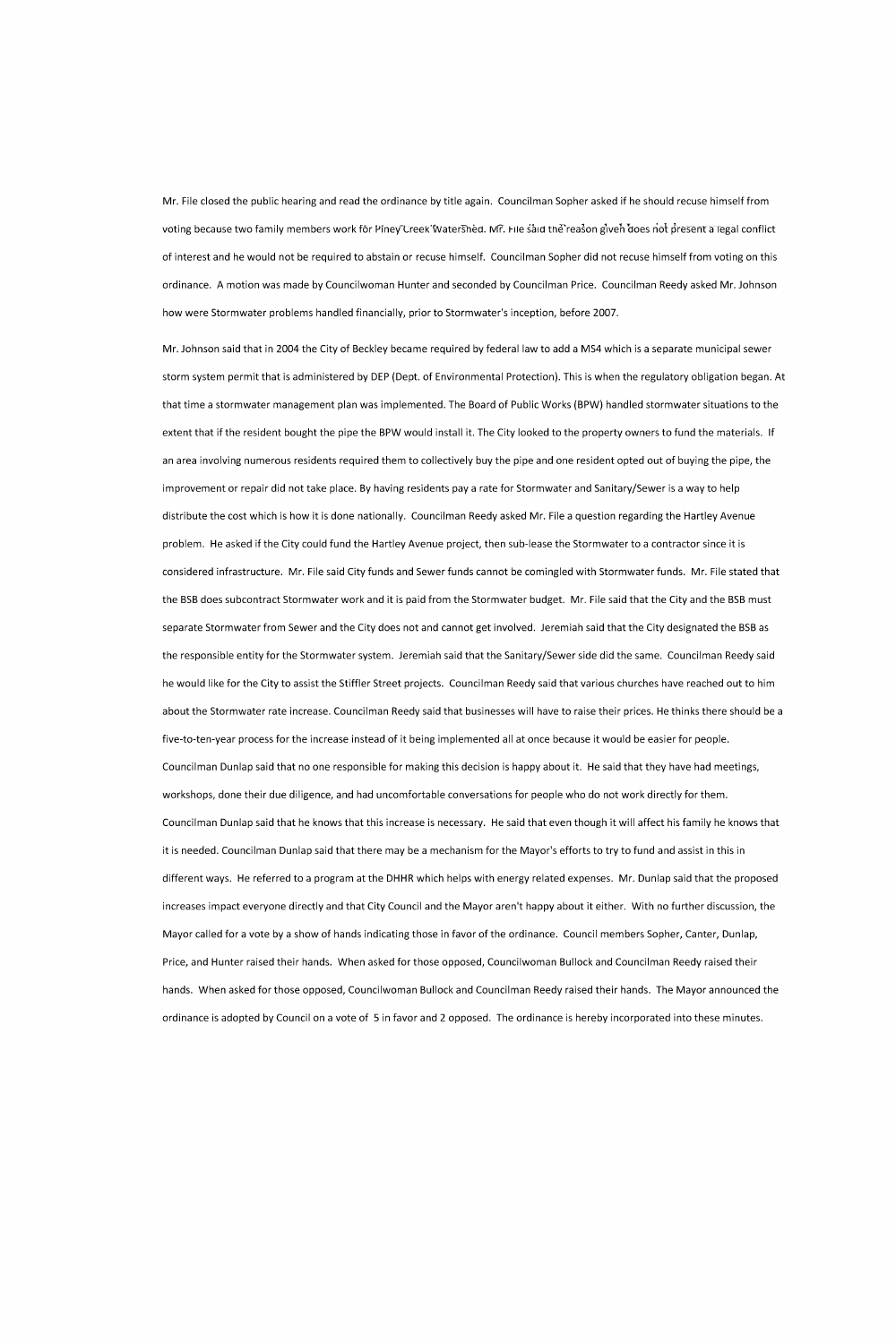Next was the receipt of bids for asphalt, concrete, stone, and reinforcement rods. There was one bid from Southern WV Paving, Inc.: Base II or P&L I at \$92.50 per ton, Wearing I at \$97.50 per ton, Curb Mix at \$107.00 per ton and Tennis Mix at \$107.00 per ton. The bid will be given to Councilwoman at Large, Sherrie Hunter and Councilman at Large Cody Reedy to review with Recorder-Treasurer Billie Trump and Board of Public Works Director Jerry Stump for possible award at a future meeting. This bid is incorporated into these minutes.